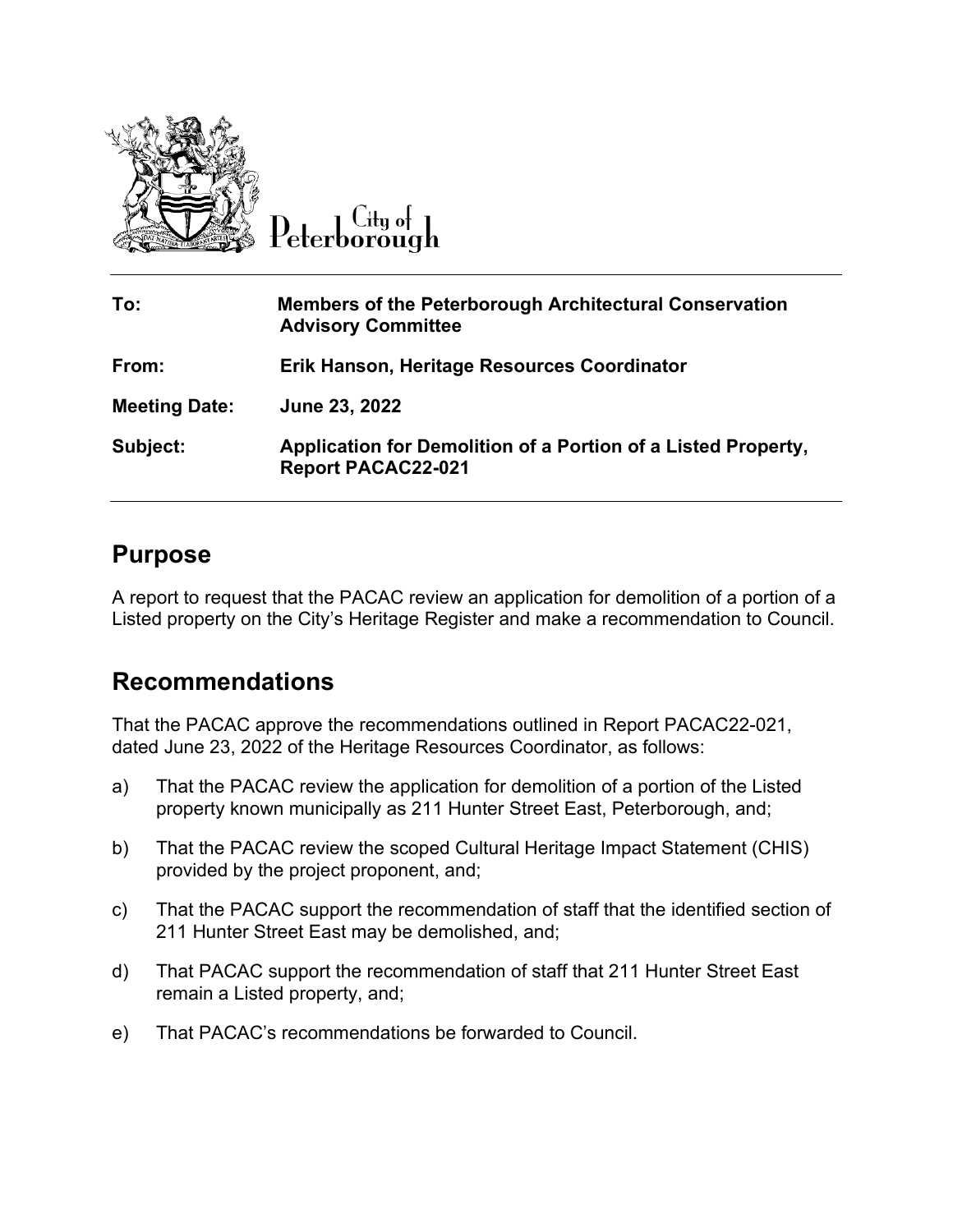# **Budget and Financial Implications**

There are no budgetary or financial implications associated with the recommendations.

# **Background**

Under the amendments made to the Ontario Heritage Act (OHA) in 2005, Section 27(1.2) states that the heritage register maintained by the City Clerk may include property that has not been designated under Part IV of the Ontario Heritage Act, but that the Council of the municipality believes to be of cultural heritage value or interest.

Properties Listed on the Register, which are not designated, are subject to Section 27(3) of the OHA which states that the owner of the property shall not demolish or remove a building or structure on the property or permit the demolition or removal of the building or structure unless the owner gives the council of the municipality at least 60 days notice in writing of their intent to seek a demolition permit. The 60-day waiting period provides Council time to seek input from its heritage committee and, if desired, begin the designation process to protect a property. This provision in the Act also allows Council to require the submission of plans, if it wishes, as well as other information about how the property will be redeveloped.

211 Hunter Street East was constructed in 1922 as a new factory for the Western Clock Company (Westclox) which had begun operations in Peterborough in 1920. It is a good example of industrial architecture from the 1920s, including its horizontal bands of windows and minimal classically inspired decorative elements, and is an iconic building in the historic landscape of East City.

In compliance with the OHA, Skyline has submitted a notice of its intention to seek a demolition permit for the property in preparation for the construction of several new residential buildings on the site (see Appendix A). Staff has reviewed the demolition proposal and the CHIS and does not feel that the demolition would significantly affect the cultural heritage significance of the property. The section of the building proposed for demolition is a two storey wing subordinate to the main factory building which carries cultural heritage value. As such, staff believes that the property should remain listed so that the 60-day notice period remains in effect should other attributes of the property be proposed for demolition. The scoped Cultural Heritage Impact Statement (CHIS) will be presented by staff for review at the June 23, 2022 meeting.

Submitted by,

Erik Hanson Heritage Resources Coordinator